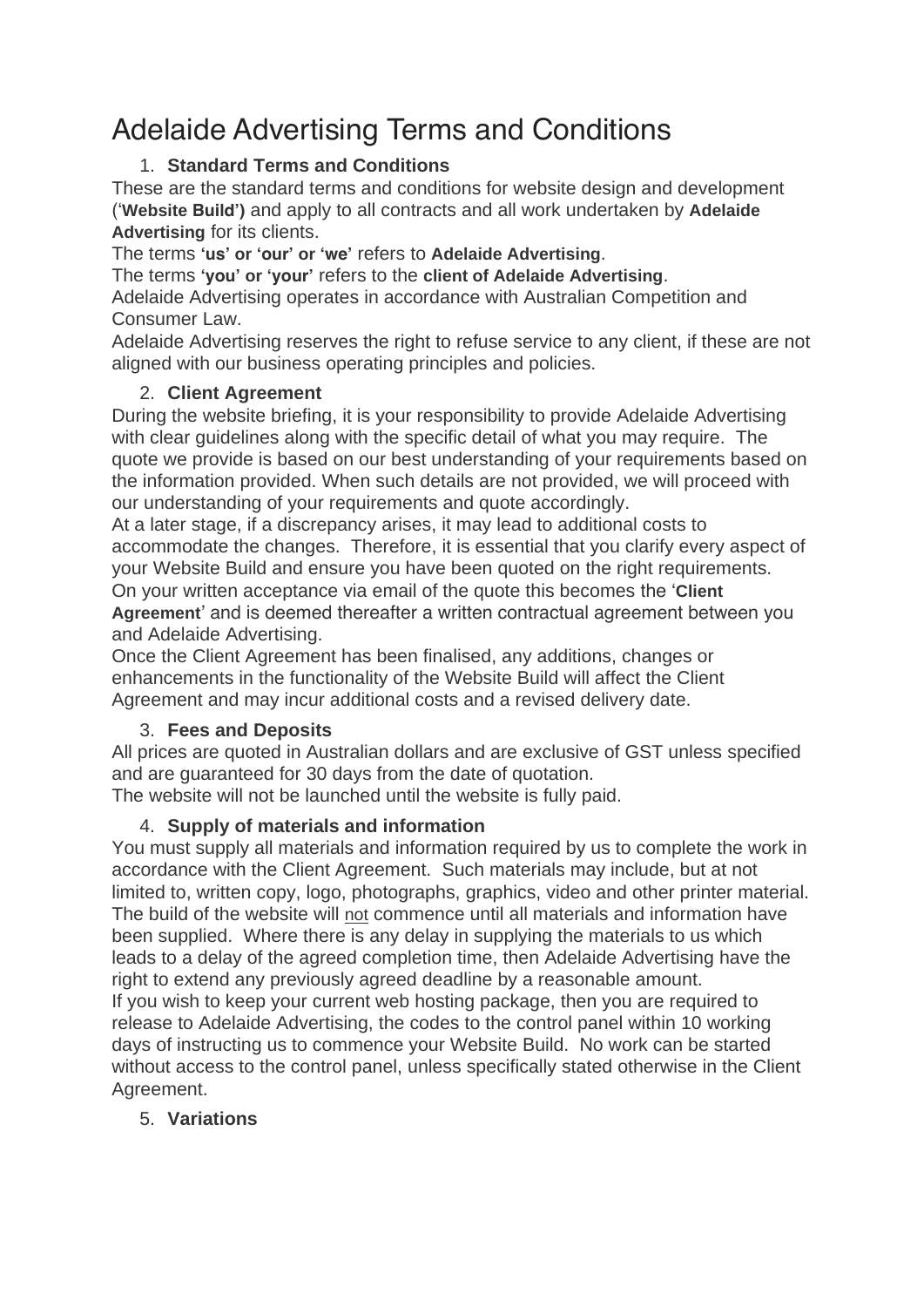Adelaide Advertising will begin the Website Build by creating a home page/ first page ('**First Page'**) which will show the suggested design, layout and colours of the website.

You do have the opportunity to request a revision to the website design. However, Adelaide Advertising have the right to limit the number of design proposals to a reasonable amount and may charge for additional designs if you make a change to the original design per the Client Agreement.

Any major deviation from the agreed specifications of the Website Build, including but not limited to, the website design, text content, images and colour scheme, per the Client Agreement will be an additional charge of up to \$100.00 per hour (exclusive of GST) depending on customer quotation.

When you have agreed and accepted the First Page, Adelaide Advertising will suggest the layout and design theme of the other pages. When have you agreed to the layout and design theme, we will there after continue and build the rest of the pages.

If you fail to deliver the changes and the additions requested within the next 10 working days after receiving communication from Adelaide Advertising, we reserve the right to issue the final invoice of the contract.

## 6. **Hosting**

If you already have hosting, Adelaide Advertising can build the website on that server. However, there is an extra fee of \$100.00 for this service because webhosting companies have different control panels and routines, which means it can take longer to get started with some of them.

Adelaide Advertising work closely with a hosting company in Australia named **Denzyne.net** and we highly recommend setting up hosting services with them. We will then help with the process. Denzyne.net hosting fee for the standard package is \$66 per year. You will be in contact with Joel Williams who sets it up and sends us the codes we need to get started.

Adelaide Advertising believe Denzyne.net provide one of the best control panels with possibilities to set up as many domain name emails as you like and more. Joel Williams can also set up the domain name for the client and there is a fee of \$22 per year for .com.au.

You will be the sole owner of the hosting package, your website and the domain name.

Adelaide Advertising will not be liable or responsible in the event of any loss or liability to the Client direct, indirect, or consequential, and for any 3<sup>rd</sup> party hosting issues or faults that may occur through Denzyne.net. or any other hosting provider chosen including but not limited to if the website is off-line, server capacity issues, and/or website not being able to operate, a vital website feature is unusable, security issues and breaches that impair the day to today business operations for the client.

# 7. **Project Delays and Client Liability**

Any timeframes that Adelaide Advertising give are contingent upon your full cooperation and supply of materials and information.

During the development phase of the website there will be regular feedback given in order to progress the website. There is an expectation that you will reply within 48 hours to requests from Adelaide Advertising in regards to feedback and/or additional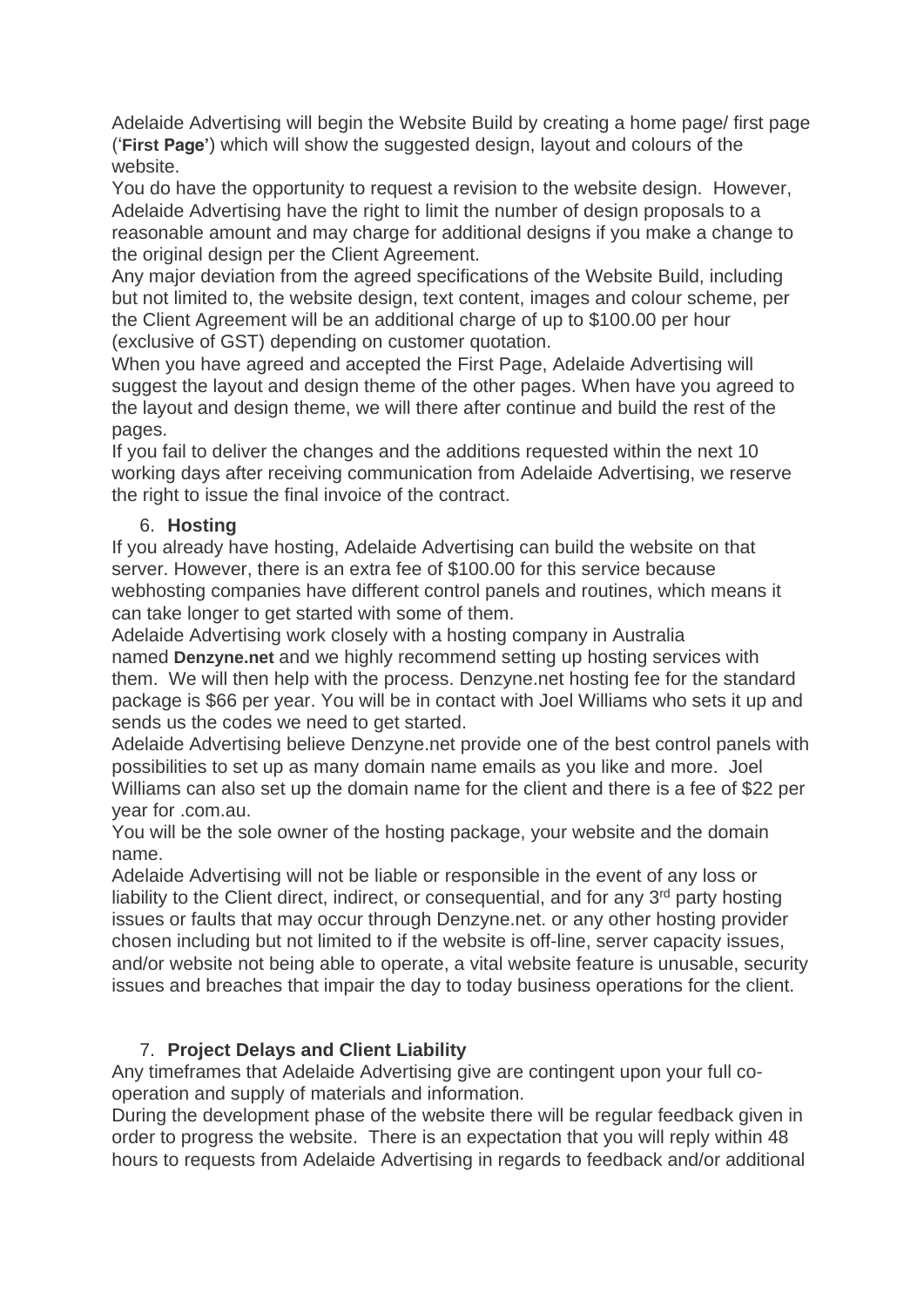materials or information that is needed. A failure to do so may result in a delay in the agreed timeframe for the website build.

## 8. **Approval of the website**

On completion of the website you will be notified and have the opportunity to review it. You must notify us in the writing of any unsatisfactory points within 10 working days of such notification.

Any of the work which has not been reported in writing to us as unsatisfactory within the 10 working days review period will be deemed to have been approved.

Once approved or deemed approved, work cannot be subsequently rejected and the contract will be deemed to have been completed and the remaining fee of the invoice will be due within 7 working days. After the website is fully paid, it will be launched.

## 9. **Rejected work**

If you reject any of our work within the 10 working days review period, or not approve subsequent work performed by use to remedy any points recorded as being unsatisfactory, and we, acting reasonably, consider that you have been unreasonable in any rejection of the work, we can elect to treat this contract as at an end and take measures to recover payment for the completed work.

#### 10.**Payment**

The invoice must be paid within 14 days from the date of issue.

## 11.**Late fees and charges**

All outstanding invoices will incur a late penalty fee of 10% of the pending amount and an administration fee of \$5 per month, from the due date.

*Due date:* is the date on which the payment is due as per the terms on the invoice. *Outstanding invoice:* an invoice is deemed to be outstanding if the payment is still due after due after 7 working days of the expiry of the due date.

*Debt collection:* a client is provided a further 7 working days after a late payment fee is applied to pay the invoice. Failure to pay will result in the outstanding amount being referred to a debt collector.

Adelaide Advertising will not be liable for any costs or charges associated with the recovery of the outstanding amount. Any charges associated with the recovery of the debt (debt collectors, administration charges, legal fees) will be referred to the client for processing.

If you are going to be late with your payment for a particular reason or have any queries regarding your invoice please contact Adelaide Advertising immediately on receiving the invoice or reminder emails, so that arrangements can be made.

## 12.**Warranty by you as to ownership of intellectual property rights**

You must obtain all necessary permissions and authorities in respect of the use of all copy, graphic images, registered business logos, names and trademarks, or any other material that you supply to Adelaide Advertising to include in your website or web applications.

## 13.**Use of the Website**

Once you have paid us in full for the website, Adelaide Advertising grant you the right to use the website and its related software and contents for the life of the website.

The rights granted to you do not include rights to re-use the code for another website or re-sell the programming codes for any commercial or non-commercial purposes.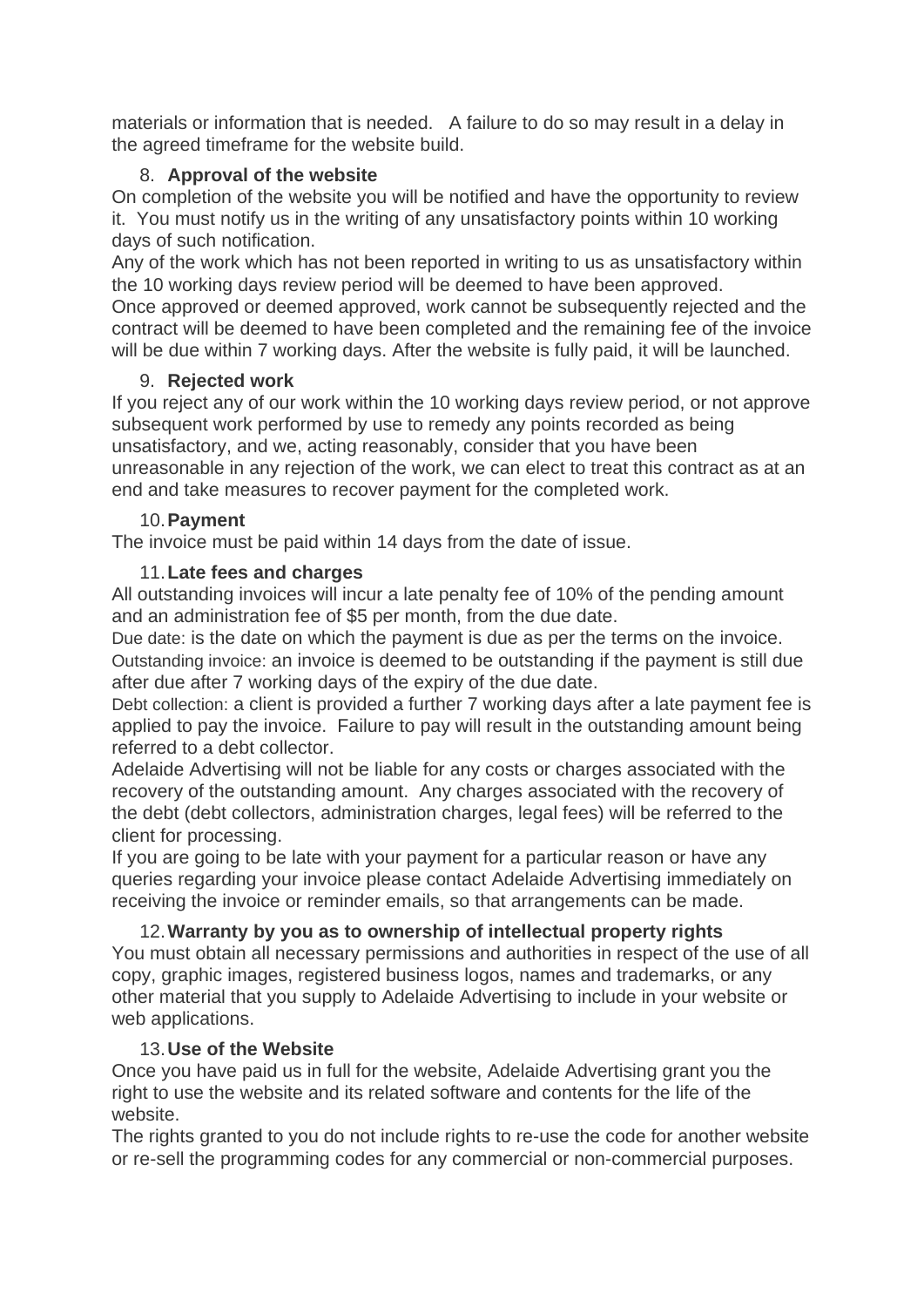In the event of a Webmaster change, the website owner is not allowed to the display the credits to the new website, unless such time that the website functionality and appearance is changed by over 50% of Adelaide Advertising's original work.

## 14.**Search Engine Optimisation**

The Client understands and acknowledges the following for website development with SEO, SEO Reviews or SEO coaching:

- Successful search engine optimisation requires a large combination of performing factors on a regular basis, and over long time including technical, on-page and off-page SEO to succeed in organic search.
- The Client acknowledges that SEO is governed by numerous factors which are beyond of the control of Adelaide Advertising. Search engines are third party software, programmed with unknown algorithms and variables which can change at any given time.
- As part of a website development or SEO Reviews or SEO Coaching, we only perform the basics for on-site/on-page SEO work to our best knowledge, which is the first step of many in search engine optimisation, and making best use of the material provided, sourced, written or amended by Adelaide Advertising to build the website.
- The client acknowledges that Adelaide Advertising may add links, content, images and all relevant materials onto the Client's website.
- The Client understands and agrees that website rankings may decrease. Adelaide Advertising will use its best on-page efforts, strategies and techniques to improve client's website rankings, but it does not and cannot represent, warrant or guarantee that website rankings will increase.
- The Client acknowledges that Adelaide Advertising is not liable for any loss of business due to ranking as a result of the SEO work performed, and or due to ranking fluctuations caused by the search engines algorithm changes.
- Adelaide Advertising is not and shall not be responsible or liable for any loss of business due to ranking fluctuations and any negative changes made to the website by any third-party entities.
- Adelaide Advertising shall not be responsible nor liable for any consequences or any loss of business if the Client overwrites or overrides any services or work done by Adelaide Advertising to the Client's website.

## 15.**Consequential Loss**

Adelaide Advertising are not liable for any loss or damage which you may suffer which is in any way attributable to any delay in performance or completion of our contract, however that delay arises.

Adelaide Advertising will not be responsible in the event of any loss or liability to a client after the website is being delivered including product failure, and or damage (whether direct, indirect, or consequential), personal injury or expense of any nature whatsoever which may be suffered by the client or its customers.

#### 16.**Non-Disclosure**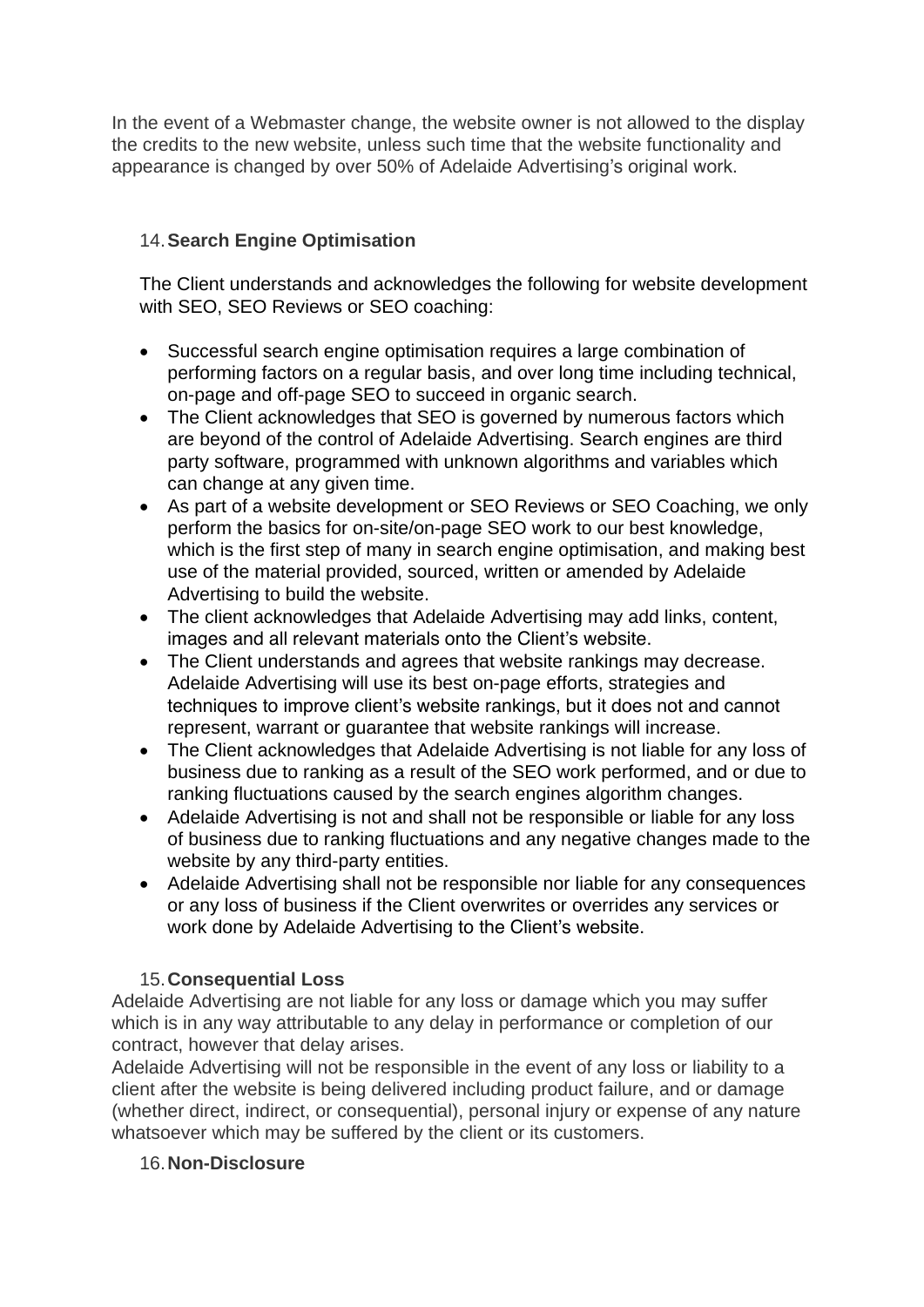Adelaide Advertising agree that we will not disclose any of your confidential information to any third party unless Adelaide Advertising requires technical support.

#### 17.**Additional Expenses**

You agree to reimburse Adelaide Advertising for any requested expenses which do NOT form part of your client agreement including, but not limited to the purchase of templates, third party software, stock photographs and/or videos, domain name registration, web hosting or comparable expenses.

#### 18.**Backups**

You are responsible for maintaining your own backups with respect to your website and Adelaide Advertising will not be liable for restoring any client data or client websites.

#### 19.**Courts of Jurisdiction**

The client agreement constituted by these terms and conditions and any proposal will be construed according to and is governed by the law of South Australia. You and Adelaide Advertising submit to the non-exclusive jurisdiction of the courts in and of South Australia in relation to any dispute arising using these terms and conditions or in relation to any services we perform for you.

## 20.**Cross Browser Compatibility**

By using current versions of WordPress, Adelaide Advertising endeavour to ensure that the website we create are compatible with all current modern web browsers such as the most recent versions of Internet Explorer, Firefox, Google Chrome and Safari. Third party extensions, where used, may not have the same level of support for all browsers. Where appropriate we will substitute alternative extensions or implement other solutions, on a best-efforts basis, where any incompatibilities are found.

Adelaide Advertising is not responsible or liable for any faults that are due to introductions of new internet browsers or new browser versions, changes to search engines. plug-ins, modules, upgrades or updates to software or hardware technologies.

## 21.**E-Commerce and any products, services, courses, training programs or**

## **digital experiences sold online**

You are responsible for complying with all relevant laws relating to e-commerce and to the full extent permitted by the law will hold harmless, protect and defend and indemnify Adelaide Advertising for any claim, penalty, tax, tariff loss or damage arising from you or your client's use of Internet electronic commerce.

Adelaide Advertising will not be responsible in the event of any loss or liability to a client during construction of the website, and after the website has been delivered including product failure, and or damage (whether direct, indirect, or consequential), personal injury or expense of any nature whatsoever which may be suffered by the client or its customers.

Adelaide Advertising is not responsible for any loss of revenue, profit business opportunities, goodwill, or anticipated savings, indirect or consequential loss or punitive damages arising from the clients E-commerce website or selling any products, services, courses, training programs or digital experiences sold online.